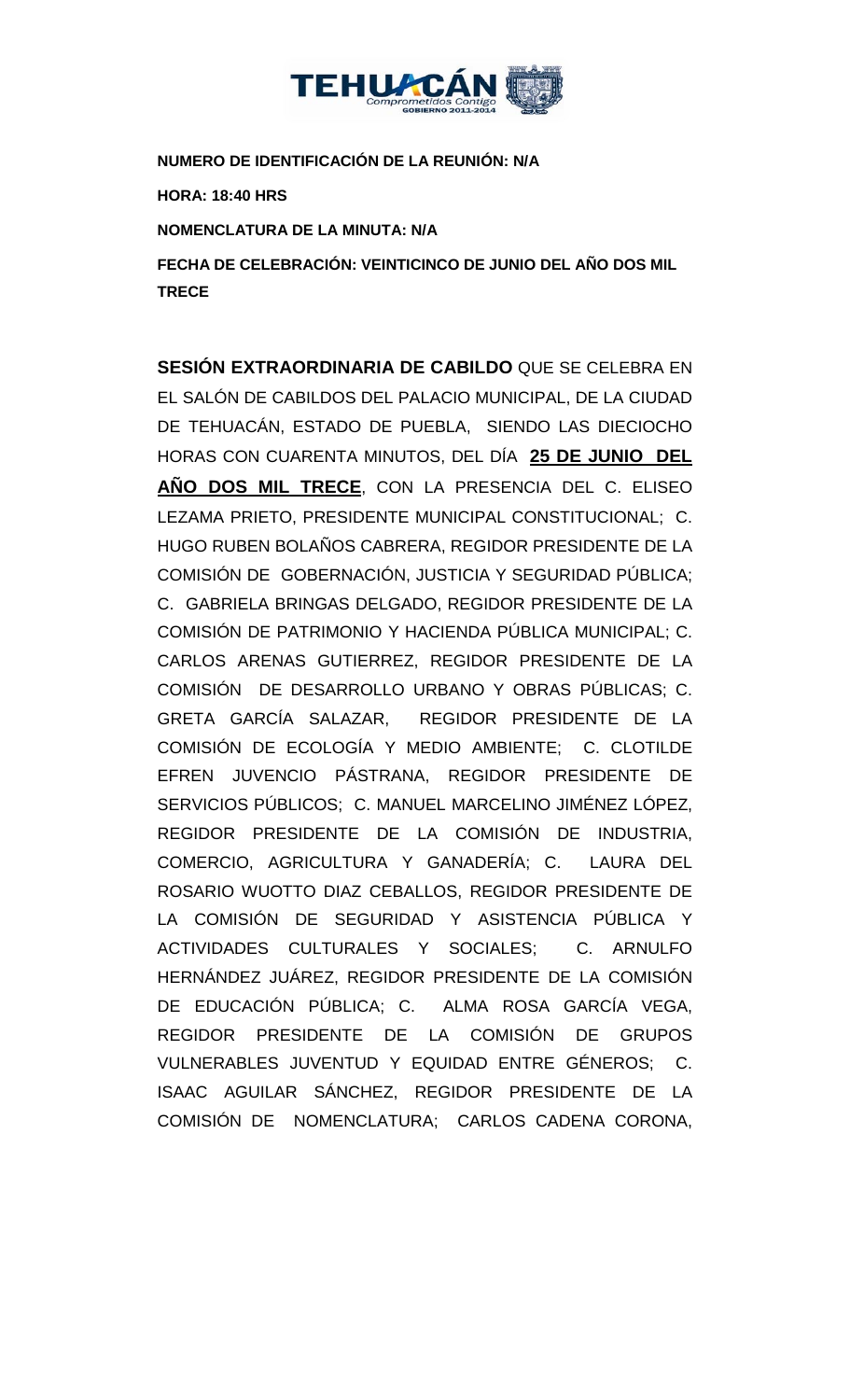REGIDOR PRESIDENTE DE LA COMISIÓN DE ACTIVIDADES DEPORTIVAS; C. ENRIQUE BUSTOS FLORES, REGIDOR PRESIDENTE DE LA COMISIÓN DE PATRIMONIO HISTÓRICO; C. LIC. ROBERTO IVÁN LINARES CHÁVEZ, SÍNDICO MUNICIPAL, ASÍ COMO EL C. DR. JOSÉ ORLANDO CUALLO CINTA, SECRETARIO DEL AYUNTAMIENTO QUIEN DA FE.---------------------------------------------

UNA VEZ QUE SE HA PASADO LISTA DE ASISTENCIA SE INFORMA LO SIGUIENTE:

NO SE ENCUENTRAN PRESENTES EN ESTA SESIÓN DE CABILDO LOS C.C. REGIDORES: LAURA DEL ROSARIO WUOTTO DIAZ CEBALLOS, CARLOS CADENA CORONA Y ALMA ROSA GARCÍA VEGA.

SEÑOR PRESIDENTE LE COMUNICO QUE SE ENCUENTRAN 11 DE LOS MIEMBROS DEL CABILDO, POR LO ANTERIOR SE DECLARA EL QUÓRUM LEGAL PARA CONTINUAR CON LA PRESENTE SESIÓN DE CABILDO.

EL C. DR. JOSÉ ORLANDO CUALLO CINTA, PROCEDE A DAR LECTURA AL ORDEN DEL DÍA, MISMA QUE CONTIENE LOS SIGUIENTES PUNTOS:

#### **1.- APERTURA DE LA SESIÓN**

#### **2.- LISTA DE ASISTENCIA**

### **3.- DECLARATORIA DEL QUÓRUM**

### **4.- LECTURA DEL ACTA DE LA SESIÓN ANTERIOR**

### **5.- COMISIÓN DE SEGURIDAD Y ASISTENCIA PÚBLICA Y ACTIVIDADES CULTURALES Y SOCIALES.**

ANÁLISIS, DISCUSIÓN Y EN SU CASO APROBACIÓN DEL DICTAMEN QUE CONTIENE: AUTORIZACIÓN PARA LA REALIZACIÓN DE LAS ACCIONES BAJO LA MODALIDAD DE DESARROLLO SOCIAL E INVERSIÓN PARA EL PROGRAMA HÁBITAT DEL EJERCICIO FISCAL 2013, RAMO 20 DESARROLLO SOCIAL Y COMUNITARIO.

PASAMOS AL PUNTO DE: LECTURA Y FIRMA DE ACTA DE LA SESION ANTERIOR

EN ESTOS MOMENTOS EL DR. ORLANDO CUALLO CINTA, PROCEDE A DAR LECTURA AL ACTA ANTERIOR UNA VEZ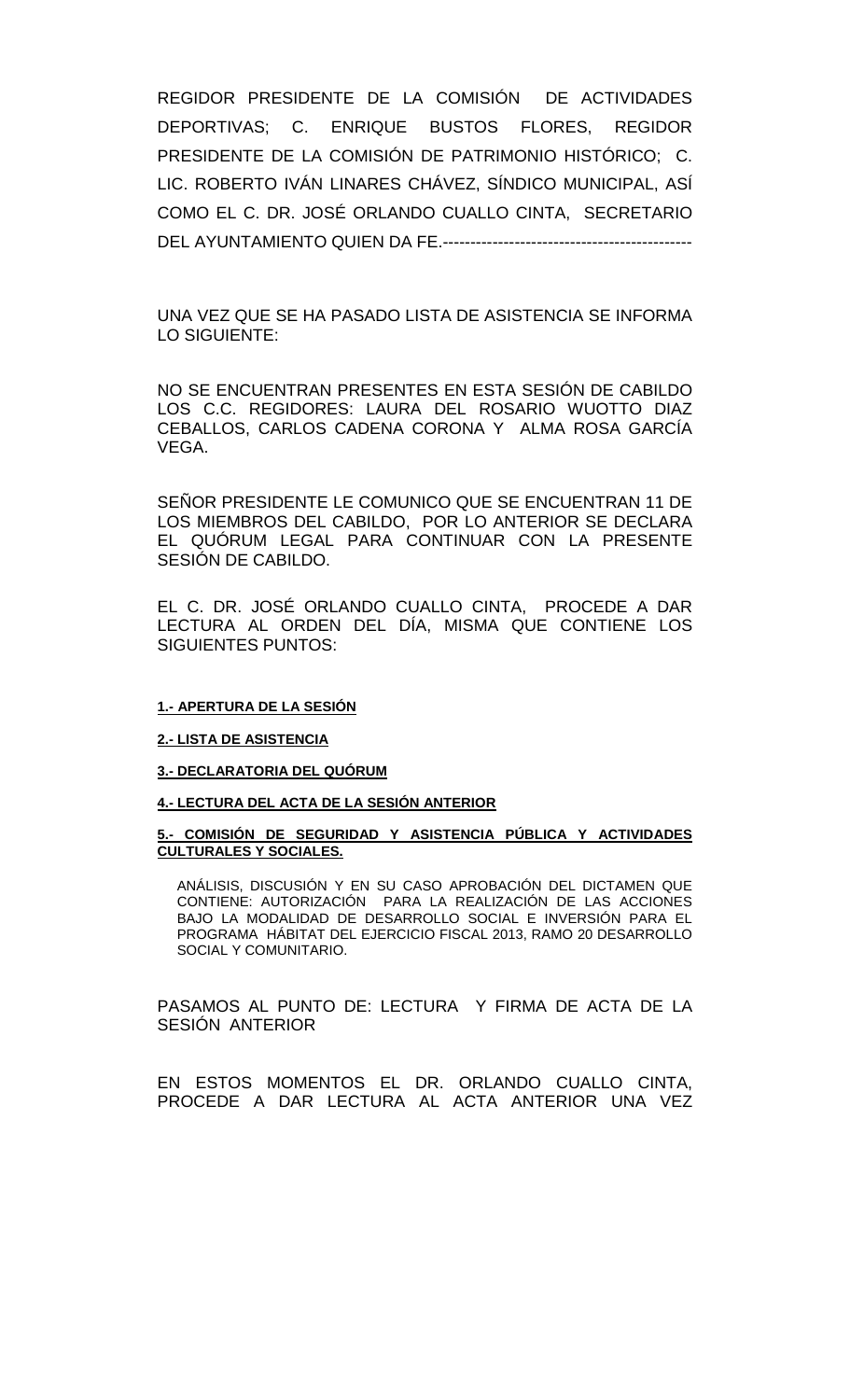TERMINADA LA LECTURA SE PROCEDE A PASAR A LOS REGIDORES PARA SU FIRMA CORRESPONDIENTE.

**COMISIÓN DE SEGURIDAD Y ASISTENCIA PÚBLICA Y ACTIVIDADES CULTURALES Y SOCIALES.- ANÁLISIS, DISCUSIÓN Y EN SU CASO APROBACIÓN DEL DICTAMEN QUE CONTIENE: AUTORIZACIÓN PARA LA REALIZACIÓN DE LAS ACCIONES BAJO LA MODALIDAD DE DESARROLLO SOCIAL E INVERSIÓN PARA EL PROGRAMA HÁBITAT DEL EJERCICIO FISCAL 2013, RAMO 20 DESARROLLO SOCIAL Y COMUNITARIO.**

### **SEÑORA REGIDORA TIENE USTED EL USO DE LA PALABRA.**

LA C. GABRIELA BRINGAS DELGADO, PROCEDE A DAR LECTURA AL DICTAMEN CORRESPONDIENTE, MISMO QUE A LA LETRA DICE:

**"….**AL CABILDO DE ESTE HONORABLE AYUNTAMIENTO DE TEHUACAN, PUEBLA

LOS QUE SUSCRIBIMOS LAURA DEL ROSARIO WUOTTO DIAZ CEBALLOS, REGIDOR PRESIDENTE, MANUEL MARCELINO JIMENEZ LOPEZ Y GABRIELA BRINGAS DELGADO, MIEMBROS INTEGRANTES DE LA COMISIÓN DE SEGURIDAD Y ASISTENCIA PUBLICA Y ACTIVIDADES CULTURALES Y SOCIALES, EN EJERCICIO DE LAS FACULTADES QUE NOS CONFIEREN LOS ARTÍCULOS 90, 91 FRACCIONES III, XLVI, LXI Y DEMÁS RELATIVOS Y APLICABLES DE LA LEY ORGÁNICA MUNICIPAL, SOMETEMOS A SU APROBACÓN EL<br>DICTAMEN QUE CONTIENE: **AUTORIZACIÓN PARA LA** DICTAMEN QUE CONTIENE: **AUTORIZACIÓN REALIZACIÓN DE LAS ACCIONES BAJO LA MODALIDAD DE DESARROLLO SOCIAL E INVERSIÓN PARA EL PROGRAMA HABITAT DEL EJERCICIO FISCAL 2013, RAMO 20 DESARROLLO SOCIAL Y COMUNITARIO,** CON BASE EN LOS SIGUIENTES:

## A N T E C E D E N T E S

QUE DENTRO DE LAS FACULTADES Y OBLIGACIONES ESENCIALES DE ESTE HONORABLE AYUNTAMIENTO EN VÍAS A LA SATISFACCIÓN DE LAS NECESIDADES COLECTIVAS DE INTERÉS GENERAL ESTÁN LAS DE ACORDAR LA REALIZACIÓN DE LAS OBRAS PÚBLICAS Y SOCIALES QUE FUEREN NECESARIAS Y PARTIENDO DE LA BASE DE QUE ES DE ORDEN PÚBLICO EL REGULAR LAS ACCIONES RELATIVAS A LA<br>PLANEACIÓN, PROGRAMACIÓN, PRESUPUESTACIÓN, PRESUPUESTACIÓN, CONTRATACIÓN, GASTO, EJECUCIÓN Y CONTROL DE LAS<br>OBRAS PÚBLICAS, ASÍ COMO DE LOS SERVICIOS OBRAS PÚBLICAS, ASÍ COMO DE LOS SERVICIOS RELACIONADOS CON LAS MISMAS, QUE CON CARGO A RECURSOS CONTEMPLADOS EN PROGRAMAS FEDERALES REALICEN LAS ENTIDADES FEDERATIVAS CONFORME A LOS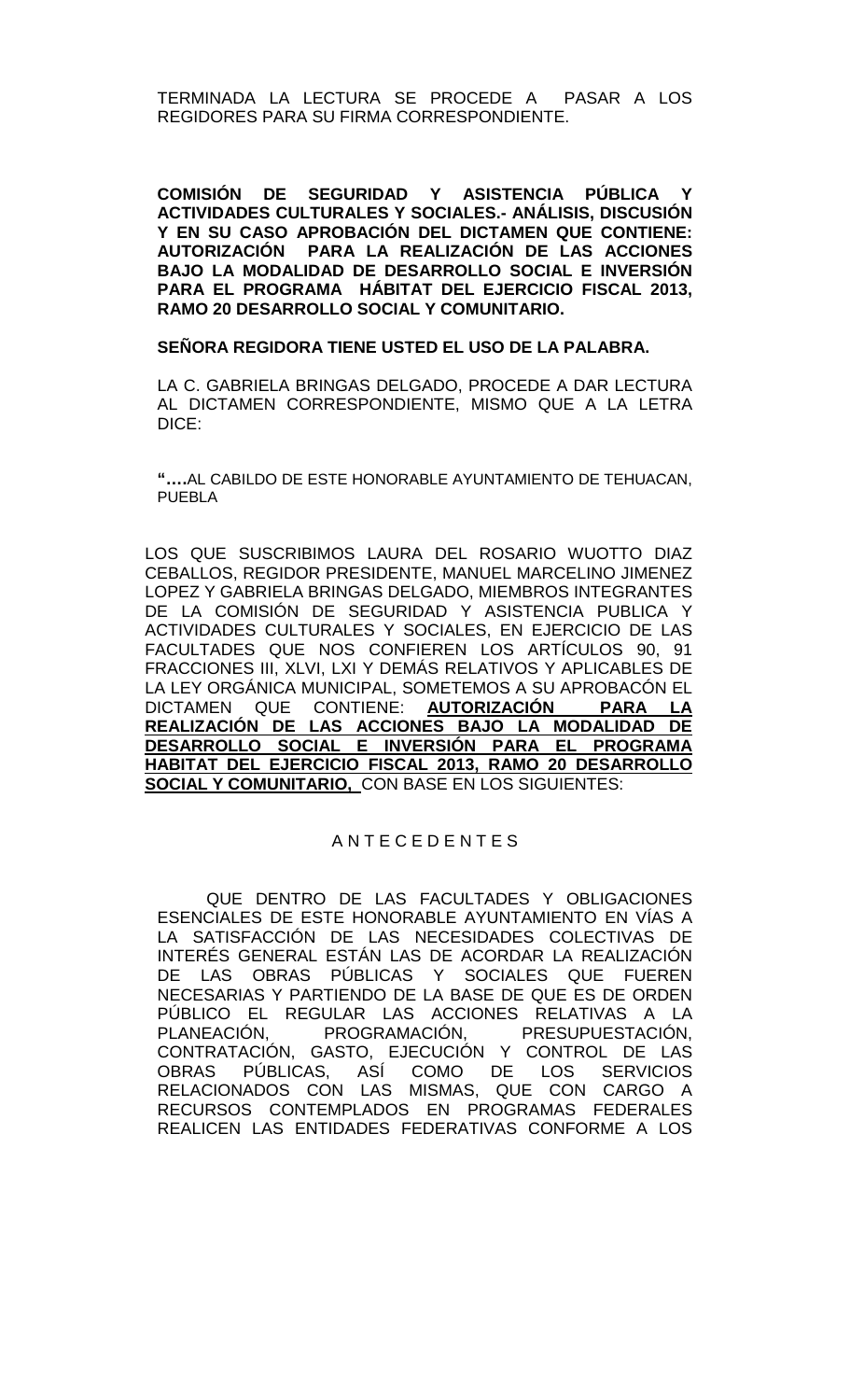CONVENIOS QUE CELEBREN CON EL EJECUTIVO FEDERAL, CON LA PARTICIPACIÓN QUE, EN SU CASO, CORRESPONDA A LOS MUNICIPIOS INTERESADOS, EN ESTRICTA OBSERVANCIA DE LA LEY DE OBRAS PÚBLICAS Y SERVICIOS RELACIONADOS CON LAS MISMAS, LAS DEMÁS NORMATIVAS APLICABLES Y LAS REGLAS DE OPERACIÓN DE LOS DISTINTOS FONDOS QUE CANALIZAN RECURSOS A FAVOR DE LOS MUNICIPIOS DEL PAÍS POR PARTE DE LAS DEPENDENCIAS DEL EJECUTIVO FEDERAL, POR LO QUE:

## C O N S I D E R A N D O

I. QUE EL PÁRRAFO PRIMERO DE LA FRACCIÓN II DEL ARTÍCULO 115 DE LA CONSTITUCIÓN POLÍTICA DE LOS ESTADOS UNIDOS MEXICANOS, DETERMINA QUE LOS AYUNTAMIENTOS TENDRÁN FACULTADES PARA APROBAR, DE ACUERDO CON LAS LEYES EN MATERIA MUNICIPAL QUE DEBERÁN EXPEDIR LAS LEGISLATURAS DE LOS ESTADOS, LOS BANDOS DE POLICÍA Y GOBIERNO, LOS REGLAMENTOS, CIRCULARES Y DISPOSICIONES ADMINISTRATIVAS DE OBSERVANCIA GENERAL DENTRO DE SUS RESPECTIVAS JURISDICCIONES, QUE ORGANICEN LA ADMINISTRACIÓN PÚBLICA MUNICIPAL, REGULEN LAS MATERIAS, PROCEDIMIENTOS, FUNCIONES Y SERVICIOS PÚBLICOS DE SU COMPETENCIA Y ASEGUREN LA PARTICIPACIÓN CIUDADANA Y VECINAL; MISMA DISPOSICIÓN QUE ES TRASLADADA A LA FRACCIÓN III DEL ARTÍCULO 105 DE LA CONSTITUCIÓN POLÍTICA DEL ESTADO LIBRE Y SOBERANO DE PUEBLA;

II. QUE EL ARTÍCULO 78 DE LA LEY ORGÁNICA MUNICIPAL EN SUS FRACCIONES XVIII Y XLVII INCISOS A) Y D), DETERMINA DENTRO DE LAS ATRIBUCIONES DEL AYUNTAMIENTO EL PROMOVER CUANTO ESTIME CONVENIENTE PARA EL PROGRESO ECONÓMICO, SOCIAL Y CULTURAL DEL MUNICIPIO; ACORDAR LA REALIZACIÓN DE LAS OBRAS PÚBLICAS QUE FUEREN NECESARIAS, ASÍ COMO FOMENTAR EL DESARROLLO URBANO DEL MUNICIPIO MEDIANTE LA CONSTRUCCIÓN Y MANTENIMIENTO DE OBRAS DE INFRAESTRUCTURA QUE MEJOREN LOS SERVICIOS MUNICIPALES; REALIZANDO OBRAS DE REESTRUCTURACIÓN, CON EXCEPCIÓN DE LAS LLAMADAS DE ORNATO;

III. QUE EL ARTÍCULO 92 DE LA MISMA LEY ARRIBA INVOCADA ESTIPULA EN SUS FRACCIONES III, IV Y V QUE SON FACULTADES Y OBLIGACIONES DE LOS REGIDORES EL EJERCER LAS FACULTADES DE DELIBERACIÓN Y DECISIÓN DE LOS ASUNTOS QUE LE COMPETEN AL AYUNTAMIENTO, FORMAR PARTE DE LAS COMISIONES PARA LAS QUE FUEREN DESIGNADOS POR ESTE Y DICTAMINAR E INFORMAR SOBRE LOS ASUNTOS QUE SE LES ENCOMIENDE;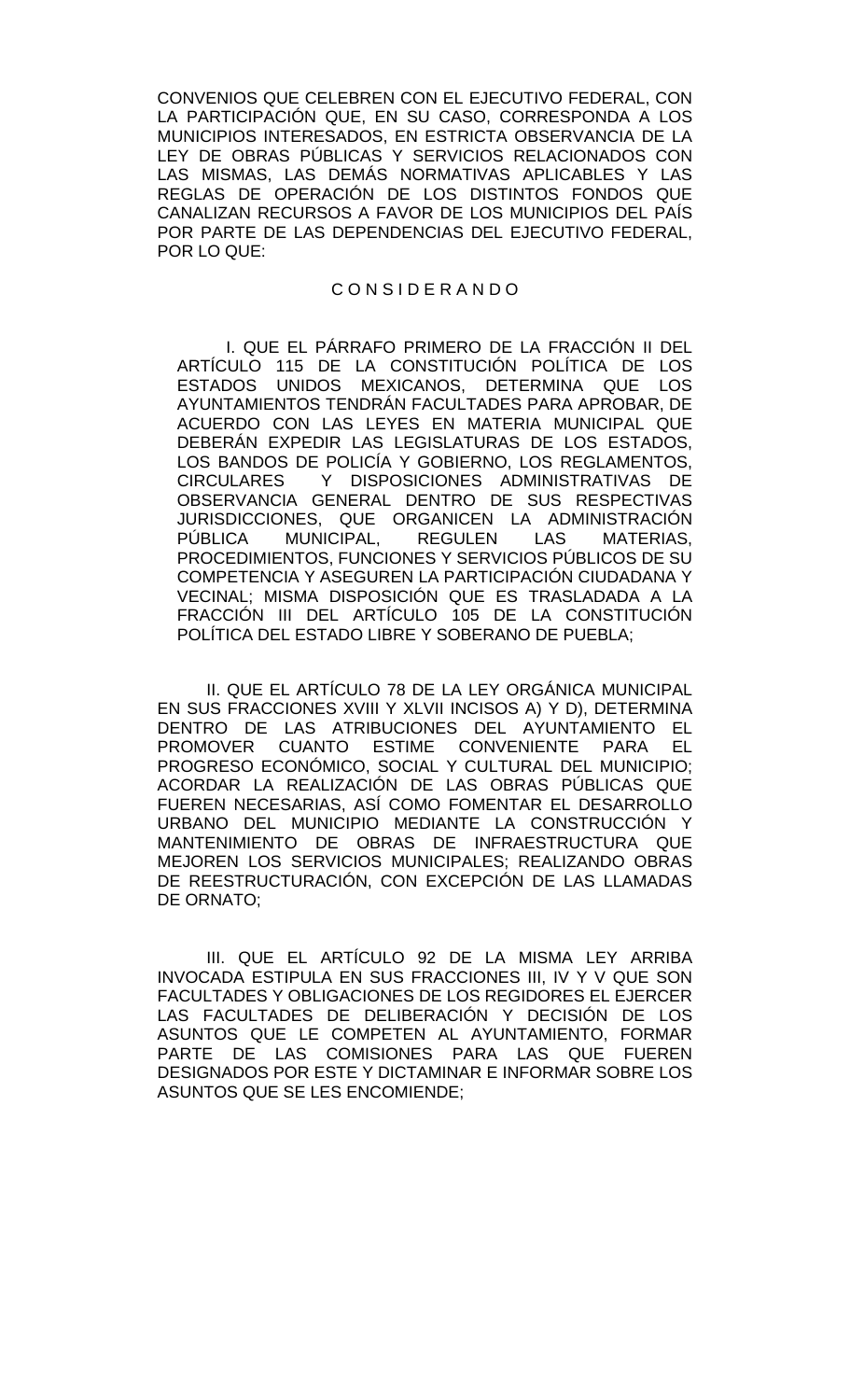IV. QUE LOS ARTÍCULOS 150 FRACCIÓN V Y 230 DE LA MULTICITADA LEY ESTABLECEN QUE EL GASTO MUNICIPAL SE<br>EJERCERÁ DE ACUERDO A LO QUE DETERMINE EL ACUERDO A LO QUE AYUNTAMIENTO, PERO COMO MÍNIMO DEBERÁ PROVEERSE LO NECESARIO EN MATERIA DE OBRAS PÚBLICAS DE UTILIDAD COLECTIVA, DETERMINANDO QUE ASÍ MISMO LAS JUNTAS AUXILIARES PROMOVERÁN ANTE EL AYUNTAMIENTO DE SU JURISDICCIÓN, LA CONSTRUCCIÓN DE LAS OBRAS DE INTERÉS PÚBLICO QUE ESTIMARE NECESARIAS;

V. QUE EL ARTÍCULO 1º DE LA LEY DE OBRAS PÚBLICAS Y SERVICIOS RELACIONADOS CON LAS MISMAS DETERMINA EN SU FRACCIÓN VI QUE ESTA LEY ES DE ORDEN PÚBLICO Y TIENE POR OBJETO REGULAR LAS ACCIONES RELATIVAS A LA<br>PLANEACIÓN, PROGRAMACIÓN, PRESUPUESTACIÓN, PROGRAMACIÓN, PRESUPUESTACIÓN, CONTRATACIÓN, GASTO, EJECUCIÓN Y CONTROL DE LAS OBRAS PÚBLICAS, ASÍ COMO DE LOS SERVICIOS RELACIONADOS CON LAS MISMAS, QUE REALICEN LAS ENTIDADES FEDERATIVAS, CON CARGO TOTAL O PARCIAL A FONDOS FEDERALES, CONFORME A LOS CONVENIOS QUE CELEBREN CON EL EJECUTIVO FEDERAL, CON LA PARTICIPACIÓN QUE, EN SU CASO, CORRESPONDA A LOS MUNICIPIOS INTERESADOS, SIENDO QUE EL ARTÍCULO 7 DE LA MISMA LEY ESTABLECE QUE EL GASTO PARA LAS OBRAS PÚBLICAS Y SERVICIOS RELACIONADOS CON LAS MISMAS SE SUJETARÁ, EN SU CASO, A LAS DISPOSICIONES ESPECÍFICAS DEL PRESUPUESTO DE EGRESOS DE LA FEDERACIÓN, ASÍ COMO A LO PREVISTO EN LA LEY DE PRESUPUESTO, CONTABILIDAD Y GASTO PÚBLICO FEDERAL Y DEMÁS DISPOSICIONES APLICABLES ESTATALES;

 VI. LA IMPORTANCIA DE LA PRESENTE ADMINISTRACIÓN PARA QUE PARTICIPE EN PROGRAMAS RADICA EN CREAR Y MANTENER UNA VINCULACIÓN DIRECTA ENTRE LA SEDESOL Y LAS AUTORIDADES LOCALES, PARA CONCIENTIZARLOS SOBRE LA NECESIDAD DE TRABAJAR EN LA REDUCCIÓN DE RIESGOS, PROMOVER LA CULTURA DE PREVENCIÓN DE DESASTRES, ASI COMO INCREMENTAR LA INVERSION EN REDUCCIÓN Y MITIGACIÓN DE RIESGOS Y ASI PODER OBTENER RECURSOS QUE VENDRÍAN A RESOLVER VARIAS DE NUESTRAS PRINCIPALES NECESIDADES EN MATERIA DE OBRA DE INFRAESTRUCTURA, MISMAS QUE SON PRIORIZADAS; **POR LO QUE SE HACE NECESARIO LA APROBACIÓN Y AUTORIZACIÓN PARA QUE EL MUNICIPIO DE TEHUACAN, PUEBLA, PROCEDA A LA REALIZACIÓN DE LAS ACCIONES BAJO LA MODALIDAD DE DESARROLLO SOCIAL E INVERSIÓN PARA EL PROGRAMA HABITAT DEL EJERCICIO FISCAL 2013, RAMO 20 DESARROLLO SOCIAL Y COMUNITARIO, CON UN MONTO TOTAL \$7,680,532.00 (SIETE MILLONES SEISCIENTOS OCHENTA MIL QUINIENTOS TREINTA Y DOS PESOS 00/100 M.N.), MISMOS QUE SERÁN APLICADOS EN LOS SIGUIENTES PROYECTOS:**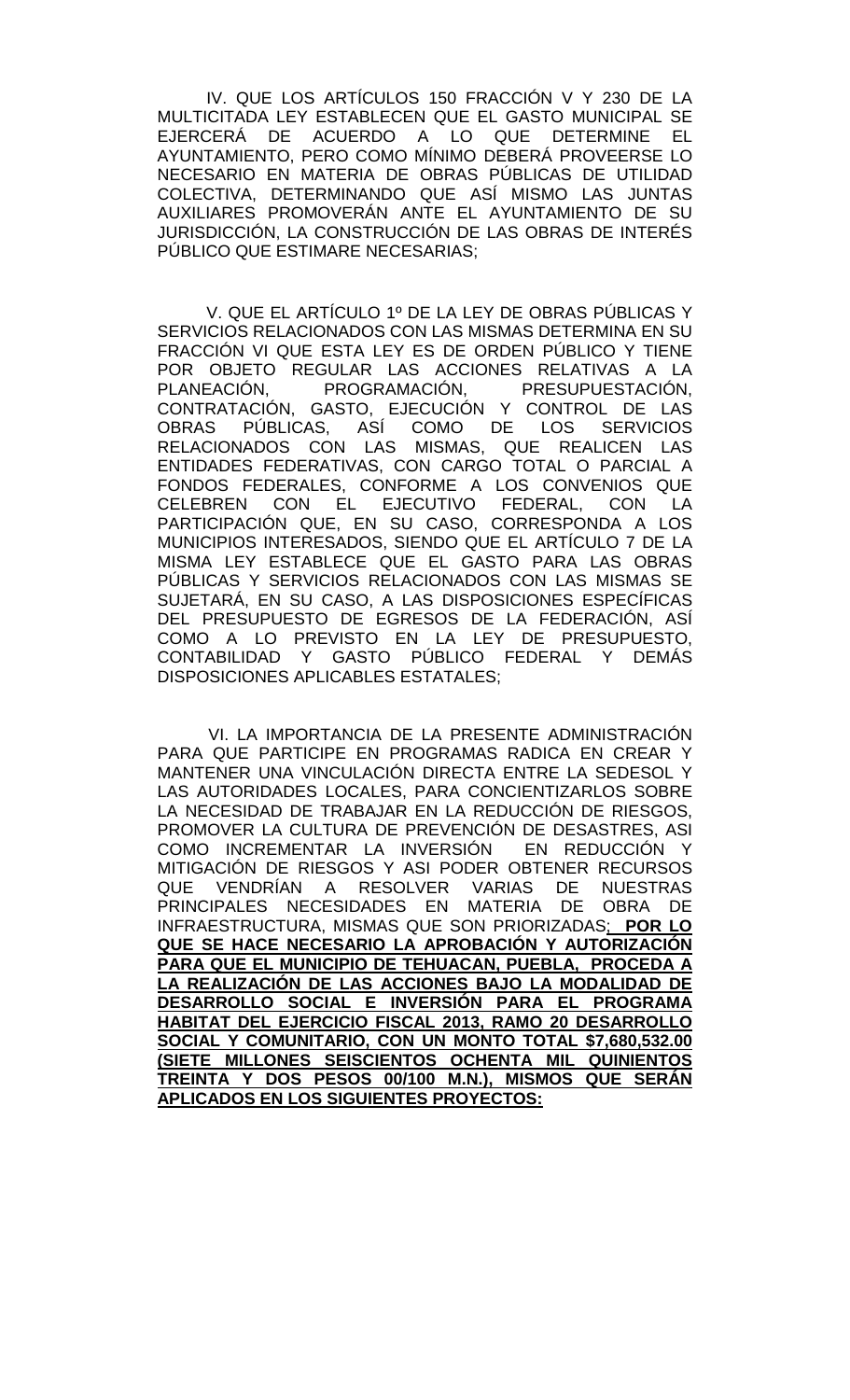| <b>POLIGONO</b> | <b>DENOMINACION DE LA ACCION</b>                                                                                                   |
|-----------------|------------------------------------------------------------------------------------------------------------------------------------|
| 1               | TALLERES PARA LA PREVENCION DE CANCER CERVICOUTERINO                                                                               |
| $\mathbf{2}$    | CURSOS DE CAPACITACION EN CARPINTERIA                                                                                              |
| 3               | TALLERES DE CAPACITACION EN COCINA NUTRITIVA EN SOYA EN EL CENTRO DE<br>DESARROLLO COMUNITARIO DE LOMAS DE LA SOLEDAD              |
| 4               | CURSOS DE CAPACITACION EN CORTE Y CONFECCION                                                                                       |
| 5               | CURSO DE CAPACITACION ESPECIALIZADA EN COREL DRAW Y PHOTO SHOP EN<br>EL CENTRO DE DESARROLLO COMUNITARIO DE LOMAS DE LA SOLEDAD    |
| 6               | TALLERES DE CAPACITACION EN SERVICIOS TURISTICOS ESPECIALIZADOS EN<br>COCINA NUTRITIVA Y MONTAJE EN EL CDC DE LOMAS DE LA SOLEDAD  |
| 7               | TALLERES DE CAPACITACION EN MEDICINA ALTERNATIVA                                                                                   |
| 8               | CURSOS DE FABRICACION DE PRODUCTOS DE LIMPIEZA                                                                                     |
| 9               | CURSOS DE CULTURA DE BELLEZA EN EL CENTRO DE DESARROLLO<br>COMUNITARIO DE LOMAS DE LA SOLEDAD                                      |
| 10              | CURSOS DE CAPACITACION Y APLICACION DE TECNICAS PARA LA INSTALACION<br>DE TECHOS VERDES                                            |
| 11              | TALLERES PARA LA PREVENCION DE CANCER CERVICOUTERINO EN EL CENTRO<br>DE DESARROLLO COMUNITARIO DEL RIEGO                           |
| 12              | CURSOS DE ARTESANIAS REGIONALES Y RECICLADO DE VIDRIO DE BOTELLA A<br>TRAVES DE LA FUNDICION DE DESECHO DE VIDRIO EN TALLERES DAID |
| 13              | TALLERES PARA LA PREVENCION Y DETECCION OPORTUNA DE LA ANEMIA EN LA<br>POBLACION URBANO MARGINADA                                  |
| 14              | TUTORIAS PARA REGULARIZACION Y APOYO EN TAREAS EN LOS POLIGONOS<br>HABITAT                                                         |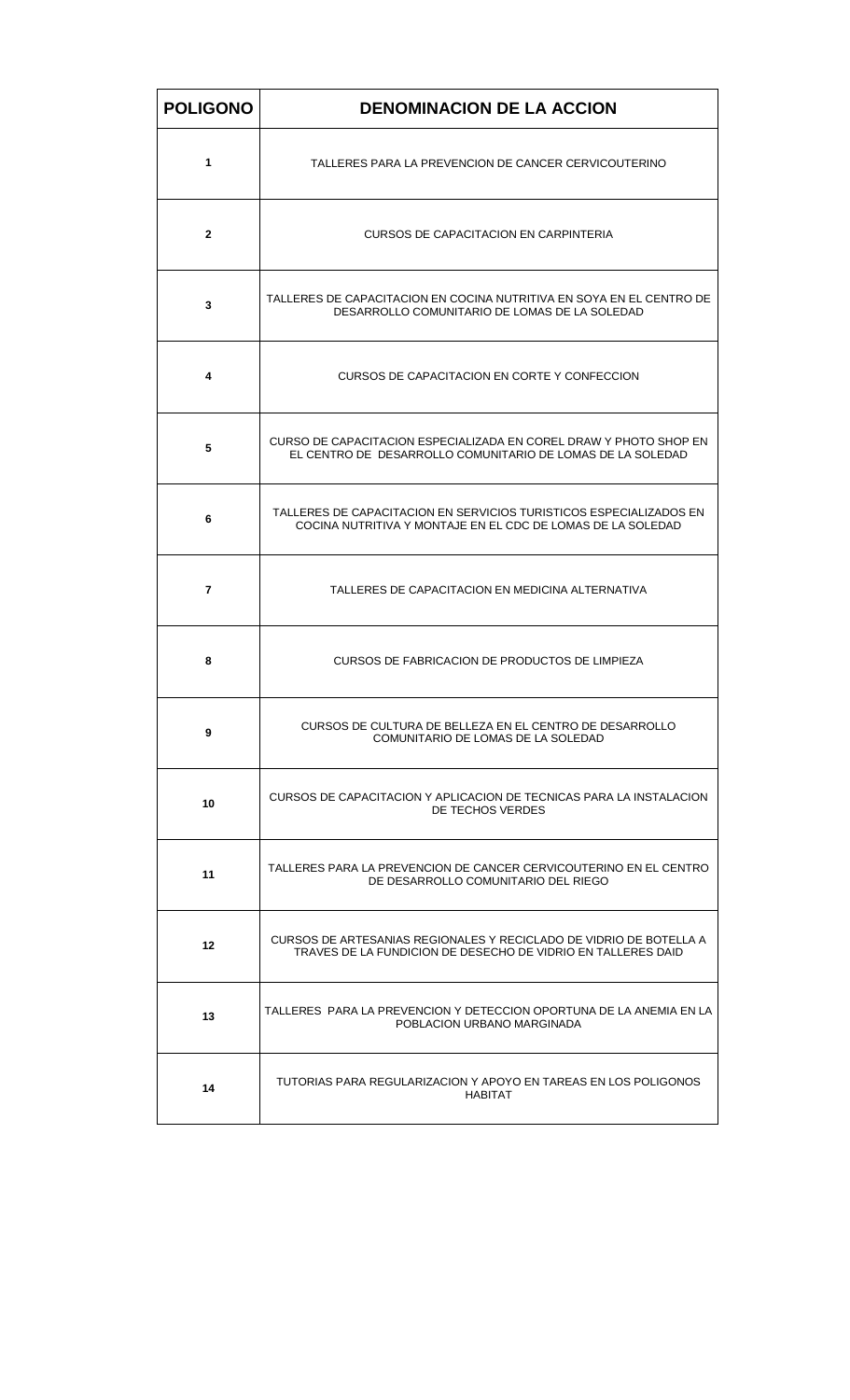| 15      | TALLERES DE PROMOCION DE LA EQUIDAD DE GENERO EN EL MUNICIPIO DE<br>TEHUACAN                                                            |
|---------|-----------------------------------------------------------------------------------------------------------------------------------------|
| 16      | TALLERES DE CAPACITACION EN MEDICINA ALTERNATIVA EN POLIGNOS HABITAT                                                                    |
| 17      | TALLERES DE CAPACITACION EN COCINA NUTRITIVA EN SOYA EN EL CENTRO DE<br>DESARROLLO COMUNITARIO DE EL RIEGO                              |
| 18      | CURSO DE CAPACITACION Y APLICACION DE TECNICAS PARA LA INSTALACION<br>DE TECHOS VERDES EN EL CENTRO DE DESARROLLO COMUNITARIO DEL RIEGO |
| 19      | CURSO DE CAPACITACION ESPECIALIZADA EN COREL DRAW Y PHOTO SHOP EN<br>EL CENTRO DE DESARROLLO COMUNITARIO DEL RIEGO                      |
| 20      | CURSOS DE CAPACITACION EN SERVICIOS TURISTICOS ESPECIALIZADOS EN<br>COCINA NUTRITIVA Y MONTAJE EN EL CDC DEL RIEGO                      |
| 21      | CURSO DE REPOSTERIA PANADERIA Y COCINA SALUDABLE.                                                                                       |
| $22 \,$ | CURSOS DE AGRICULTURA URBANA EN EL CENTRO DE DESARROLLO<br>COMUNITARIO DE EL RIEGO.                                                     |
| 23      | CURSO DE CAPACITACION EN EL USO DE EQUIPO DE FOTOGRAFIA EN EL MIC<br>DEL CENTRO DE DESARROLLO COMUNITARIO DEL RIEGO                     |
| 24      | TALLERES DE PREVENCION DE TRASTORNOS ALIMENTICIOS                                                                                       |
| 25      | CURSOS DE COMPUTACION BASICA A LA POBLACION URBANO MARGINADA                                                                            |
| 26      | TALLERES PARA LA PREVENCION DE LA VIOLENCIA EN JOVENES EN PAREJA EN<br>INSTITUCIONES DE EDUCACION PUBLICA MEDIA SUPERIOR Y SUPERIOR     |
| 27      | CURSOS DE FABRICACION DE PRODUCTOS DE LIMPIEZA EN LOS POLIGONOS<br>HABITAT                                                              |
| 28      | TALLERES PARA LA PREVENCION DE CANCER CERVICOUTERINO EN EL CENTRO<br>DE DESARROLLO COMUNITARIO DE SAN DIEGO                             |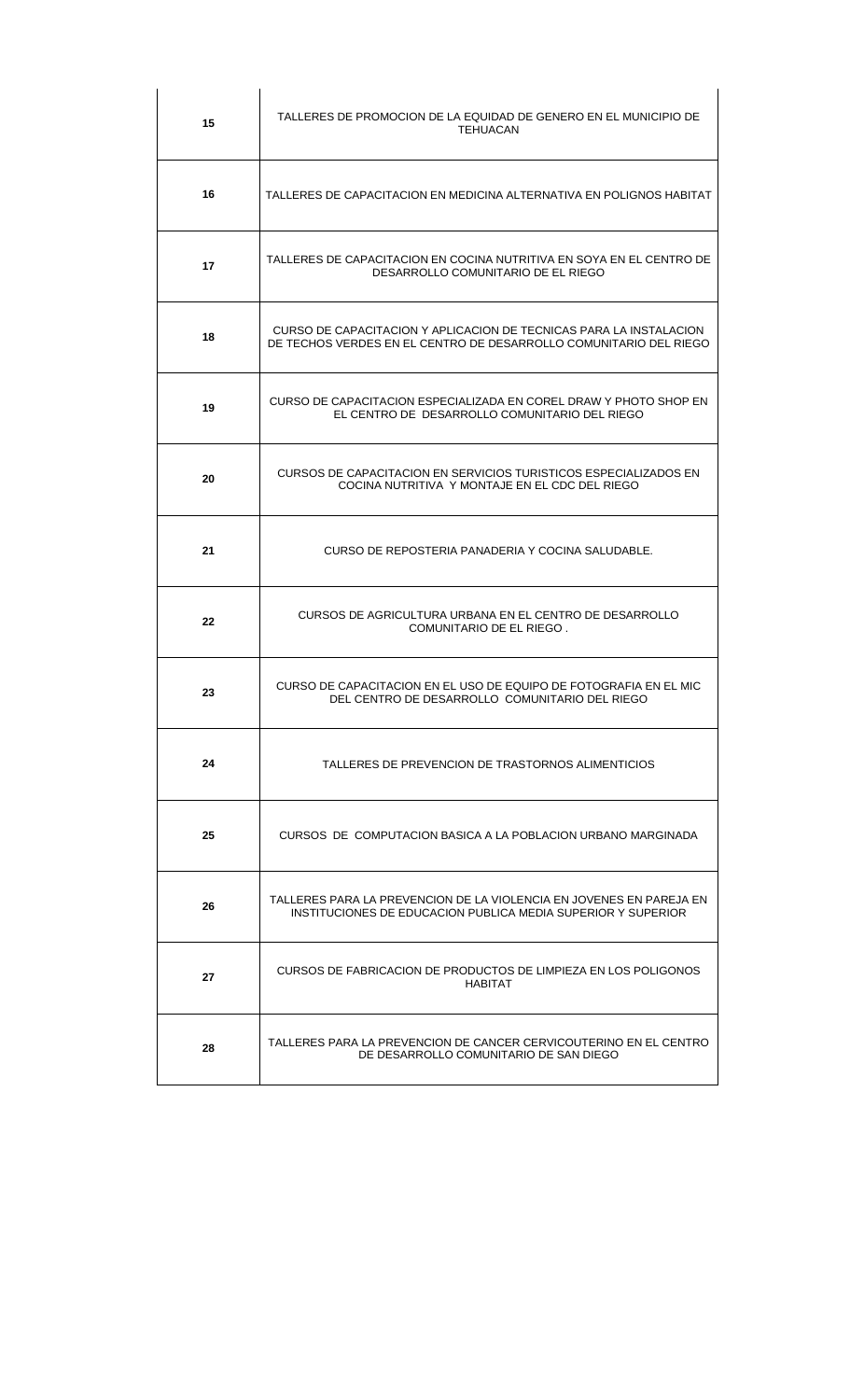| 29 | TALLERES DE CAPACITACION EN COCINA NUTRITIVA EN SOYA EN EL CENTRO DE<br>DESARROLLO COMUNITARIO DE SAN DIEGO                     |
|----|---------------------------------------------------------------------------------------------------------------------------------|
| 30 | CURSOS DE CULTURA DE BELLEZA EN EL CENTRO DE DESARROLLO<br>COMUNITARIO DE SAN DIEGO                                             |
| 31 | CURSOS DE CAPACITACION ESPECIALIZADA EN COREL DRAW Y PHOTO SHOP EN<br>EL CENTRO DE DESARROLLO COMUNITARIO DE SAN DIEGO          |
| 32 | TALLERES DE CAPACITACION EN SERVICIOS TURISTICOS ESPECIALIZADOS EN<br>COCINA NUTRITIVA Y MONTAJE EN EL CDC DE SAN DIEGO         |
| 33 | CURSOS DE AGRICULTURA URBANA EN EL CENTRO DE DESARROLLO<br>COMUNITARIO DE LOMAS DE LA SOLEDAD.                                  |
| 34 | TALLERES PREVENCION DE EMBARAZOS EN JOVENES ADOLESCENTES DE NIVEL<br>EDUCATIVO BASICO Y MEDIO SUPERIOR DE LOS POLIGONOS HABITAT |
| 35 | TALLERES PARA LA DETECCION OPORTUNA DE CARDIOPATIAS, ACCIDENTES<br>CEREBROVASCULARES EN HOMBRES Y MUJERES MAYORES DE 35 AÑOS    |
| 36 | TALLERES DE PREVENCION Y ATENCION DE LA VIOLENCIA FAMILIAR, EN EL<br>CEAVIF DE TEHUACAN                                         |
| 37 | TALLERES DE PREVENCION A LA VIOLENCIA DE GENERO Y GRUPOS<br>VULNERABLES EN JOVENES Y NIÑOS                                      |
| 38 | TALLERES Y ESTUDIOS PARA LA PREVENCION DE LA DIABETES MELLITUS EN LA<br>POBLACION URBANO MARGINADA                              |
| 39 | CURSOS DE AGRICULTURA URBANA                                                                                                    |
| 40 | <b>CURSOS DE CULTURA DE BELLEZA</b>                                                                                             |
| 41 | ESTIMULO A PROMOTORES COMUNITARIOS                                                                                              |
| 42 | ESTIMULO A PRESTADORES DE SERVICIO SOCIAL                                                                                       |

TOTAL \$7,680,532.00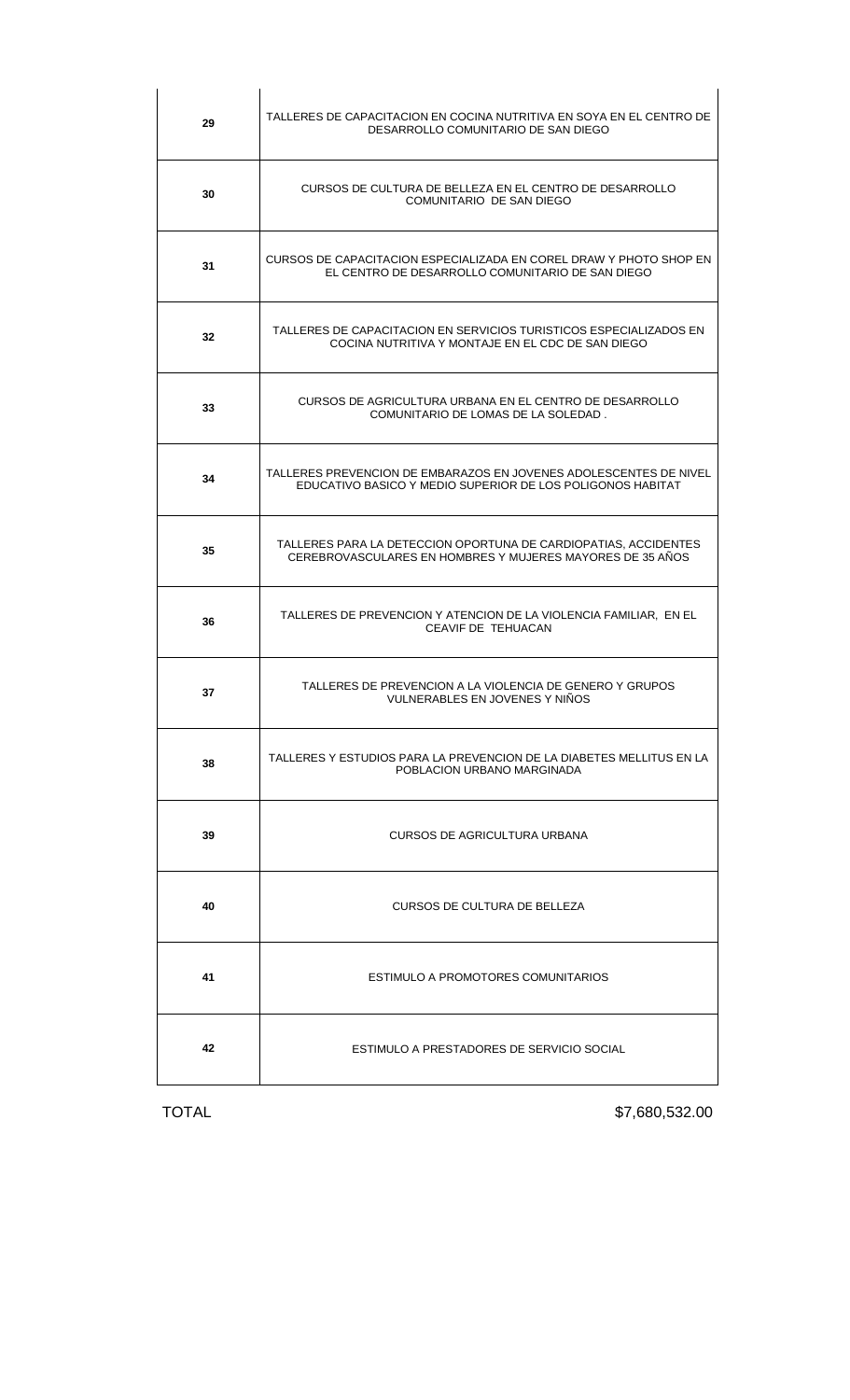POR LO ANTERIORMENTE EXPUESTO Y FUNDADO EN LOS CONSIDERANDOS QUE ANTECEDEN, Y EN USO DE LAS FACULTADES CONFERIDAS SE PROPONE A CONSIDERACIÓN DE ESTE HONORABLE CUERPO COLEGIADO EL SIGUIENTE:

# D I C T A M E N

UNICO.- SE APRUEBE Y SE **AUTORICE PARA QUE EL MUNICIPIO DE TEHUACÁN, PUEBLA, PROCEDA A LA REALIZACIÓN DE LAS ACCIONES BAJO LA MODALIDAD DE DESARROLLO SOCIAL E INVERSIÓN PARA EL PROGRAMA HÁBITAT DEL EJERCICIO FISCAL 2013, RAMO 20 DESARROLLO SOCIAL Y COMUNITARIO, CON UN MONTO TOTAL \$7,680,532.00, DE ACUERDO A LA DISTRIBUCIÓN DE RECURSOS QUE SE CONTIENE EN EL CONSIDERANDO VI DEL DICTAMEN QUE HA <u>ADO.-</u> ATENTAMENTE.- COMISIÓN DE<br>ASISTENCIA PUBLICA Y ACTIVIDADES** SEGURIDAD Y ASISTENCIA PUBLICA Y ACTIVIDADES CULTURALES Y SOCIALES.- TEHUACAN, PUE., A 24 DE JUNIO DEL 2013.- C. LAURA DEL ROSARIO WUOTTO DIAZ CEBALLOS.- PRESIDENTE DE LA COMISION.- C. MANUEL MARCELINO JIMENEZ LOPEZ.- MIEMBRO DE LA COMISIÓN.- C. GABRIELA BRINGAS DELGADO.- MIEMBRO DE LA COMISIÓN.- FIRMAS ILEGIBLES…."

SEÑOR PRESIDENTE MUNICIPAL, REGIDORES Y SINDICO MUNICIPAL, EN VOTACIÓN SE LES CONSULTA SI SE APRUEBA LA PROPUESTA PRESENTADA EN CUESTIÓN, LOS QUE ESTÉN POR LA AFIRMATIVA SÍRVANSE MANIFESTARLO LEVANTANDO LA MANO.

HABIÉNDOSE ANALIZADO AMPLIAMENTE EL CONTENIDO DEL DICTAMEN DE REFERENCIA, POR MAYORÍA CON 11 VOTOS A FAVOR, POR PARTE DE LOS INTEGRANTES DEL HONORABLE CABILDO, SE DETERMINA EL SIGUIENTE:

# **A C U E R D O**

ÚNICO.- SE APRUEBA Y **AUTORIZA QUE EL MUNICIPIO DE TEHUACAN, PUEBLA, PROCEDA A LA REALIZACIÓN DE LAS ACCIONES BAJO LA MODALIDAD DE DESARROLLO SOCIAL E INVERSIÓN PARA EL PROGRAMA HABITAT DEL EJERCICIO FISCAL 2013, RAMO 20 DESARROLLO SOCIAL Y COMUNITARIO, CON UN MONTO TOTAL \$7,680,532.00, DE ACUERDO A LA DISTRIBUCIÓN DE RECURSOS QUE SE CONTIENE EN EL CONSIDERANDO VI DEL DICTAMEN QUE HA SIDO PRESENTADO, MISMO QUE SE TIENE POR REPRODUCIDO EN ESTOS MOMENTOS TAL Y COMO SI A LA LETRA SE INSERTARA.**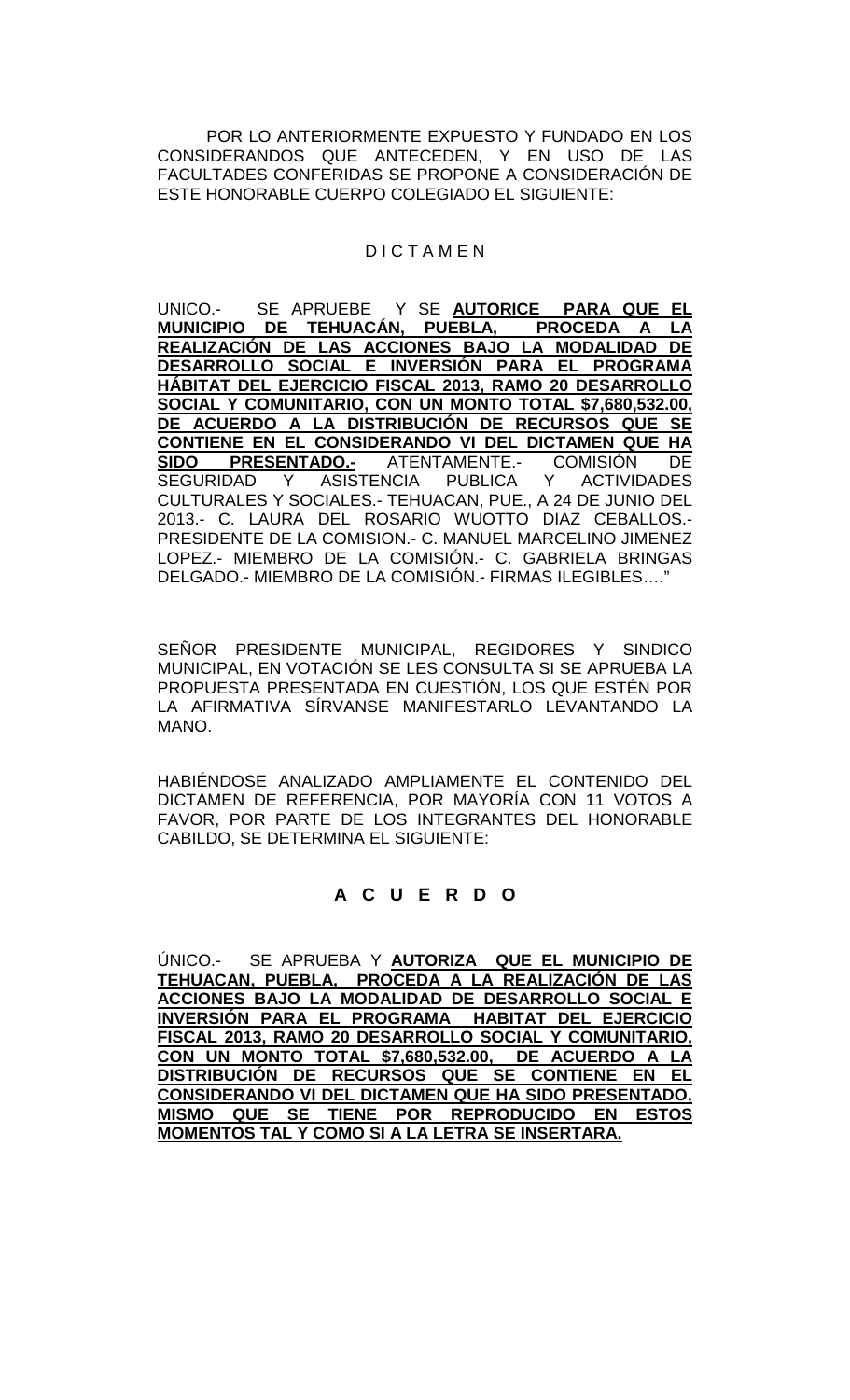LO ANTERIOR CON FUNDAMENTO EN LOS DISPOSITIVOS LEGALES INVOCADOS EN EL DICTAMEN DE REFERENCIA.

NO HABIÉNDO ASUNTO QUE TRATAR SE DA POR TERMINADA LA PRESENTE SESIÓN DE CABILDO, SIENDO LAS DIECINUEVE HORAS DEL DÍA VEINTICINCO DE JUNIO DEL DOS MIL TRECE, PROCEDIENDOSE A LEVANTAR LA PRESENTE ACTA QUE FIRMAN LOS QUE EN ELLA INTERVINIERON.- DOY FE:------------------

# **SECRETARIO DEL H. AYUNTAMIENTO**

**C. JOSÉ ORLANDO CUALLO CINTA.**

**C. ELISEO LEZAMA PRIETO \_\_\_\_\_\_\_\_\_\_\_\_\_\_\_\_\_\_\_\_\_\_**

**C. HUGO RUBEN BOLAÑOS CABRERA \_\_\_\_\_\_\_\_\_\_\_\_\_\_\_\_\_\_\_\_\_\_**

**C. GABRIELA BRINGAS DELGADO** 

**C. CARLOS ARENAS GUTIERREZ \_\_\_\_\_\_\_\_\_\_\_\_** 

**C. GRETA GARCIA SALAZAR \_\_\_\_\_\_\_\_\_\_\_\_\_\_\_\_\_\_\_\_\_\_**

**C. CLOTILDE EFREN JUVENCIO PASTRANA \_\_\_\_\_\_\_\_\_\_\_\_\_\_\_\_\_\_\_\_\_\_**

**C. MANUEL MARCELINO JIMENEZ LOPEZ \_\_\_\_\_\_\_\_\_\_\_\_\_\_\_\_\_\_\_\_\_\_**